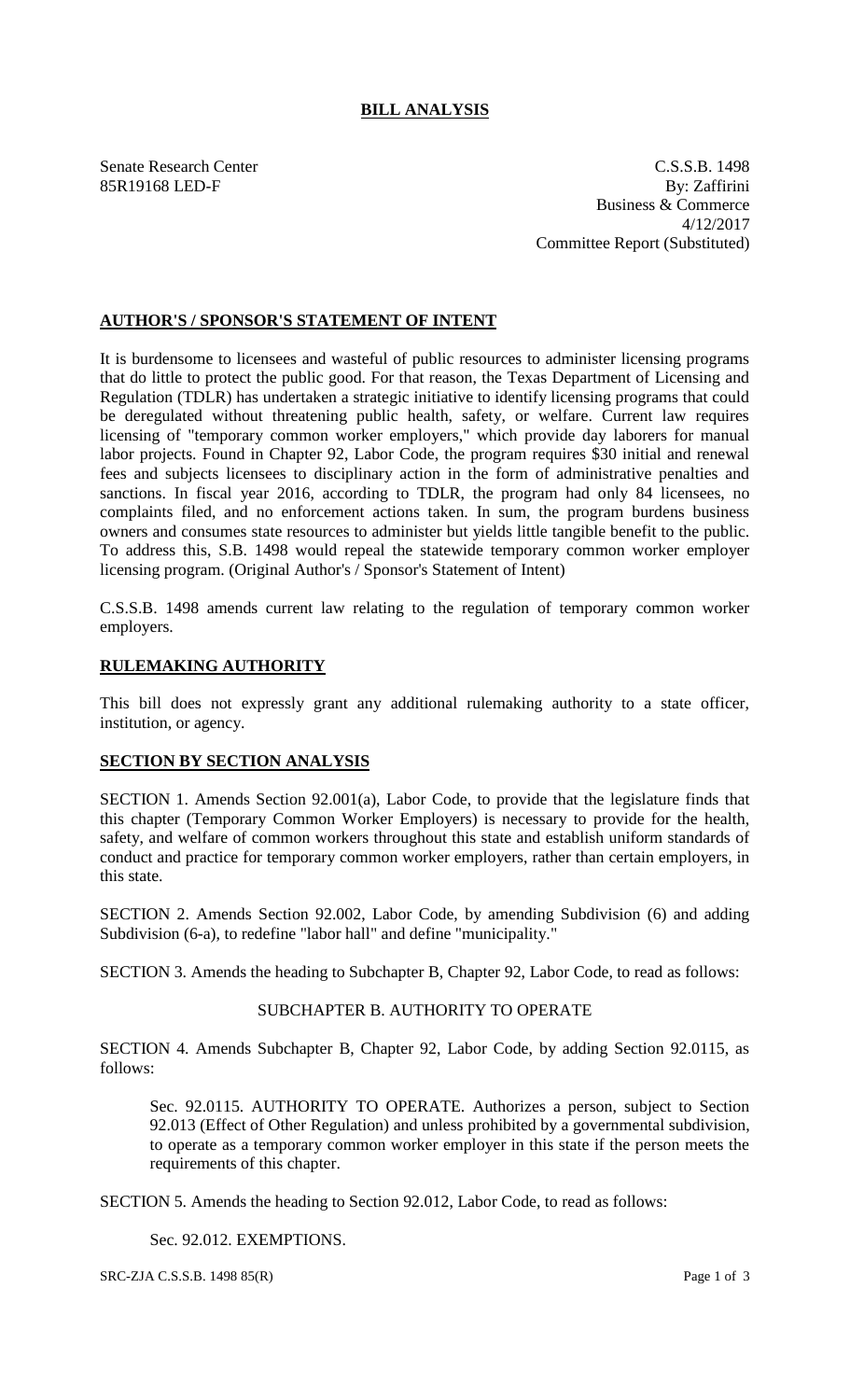SECTION 6. Amends Section 92.013(b), Labor Code, to authorize a municipality with a population greater than one million to establish municipal requirements, rather than municipal licensing requirements, that impose stricter standards of conduct and practice than those imposed under Subchapter C.

SECTION 7. Amends the heading to Subchapter C, Chapter 92, Labor Code, to read as follows:

## SUBCHAPTER C. STANDARDS OF CONDUCT AND PRACTICE

SECTION 8. Amends Section 92.021, Labor Code, as follows:

Sec. 92.021. New heading: POWERS AND DUTIES OF EMPLOYER. (a) Changes references to license holder to temporary common worker employer.

(b) Authorizes a temporary common worker employer to hire, reassign, control, direct, and discharge the employees of the temporary common worker employer. Makes conforming changes.

SECTION 9. Amends Section 92.022, Labor Code, as follows:

Sec. 92.022. REQUIRED RECORDS; CONFIDENTIALITY. (a) Requires each temporary common worker employer to maintain and make available to a governmental subdivision, rather than to a representative of the Texas Department of Licensing and Regulation (TDLR), records that show for each common worker provided by the temporary common worker employer to a user of common workers certain information. Makes conforming changes.

(b) Makes conforming changes.

(c) Provides that information received by the governmental subdivision, rather than the Texas Commission of Licensing and Regulation (TCLR) or TDLR, under this section is privileged and confidential and is for the exclusive use of the governmental subdivision, rather than TCLR or TDLR.

SECTION 10. Amends Section 92.023(b), Labor Code, as follows:

(b) Changes references to license holder to temporary common worker employer. Requires each temporary common worker employer to post in a conspicuous place in the premises, rather than licensed premises, on which the temporary common worker employer operates a notice of any charge permitted under this chapter that the temporary common worker employer may assess against a common worker for equipment, tools, transportation, or other work-related services. Makes a nonsubstantive change.

SECTION 11. Amends Section 92.024, Labor Code, as follows:

Sec. 92.024. LABOR HALL REQUIREMENTS. Changes references to license holder to temporary common worker employer. Requires a temporary common worker employer that operates a labor hall as part of a premises on which the temporary common worker employer operates to provide adequate facilities for a worker waiting for a job assignment. Makes a conforming change.

SECTION 12. Amends Section 92.025, Labor Code, as follows:

Sec. 92.025. CERTAIN CHARGES AND DEDUCTIONS PROHIBITED. (a) Prohibits a temporary common worker employer, rather than license holder, from charging a common worker for certain items.